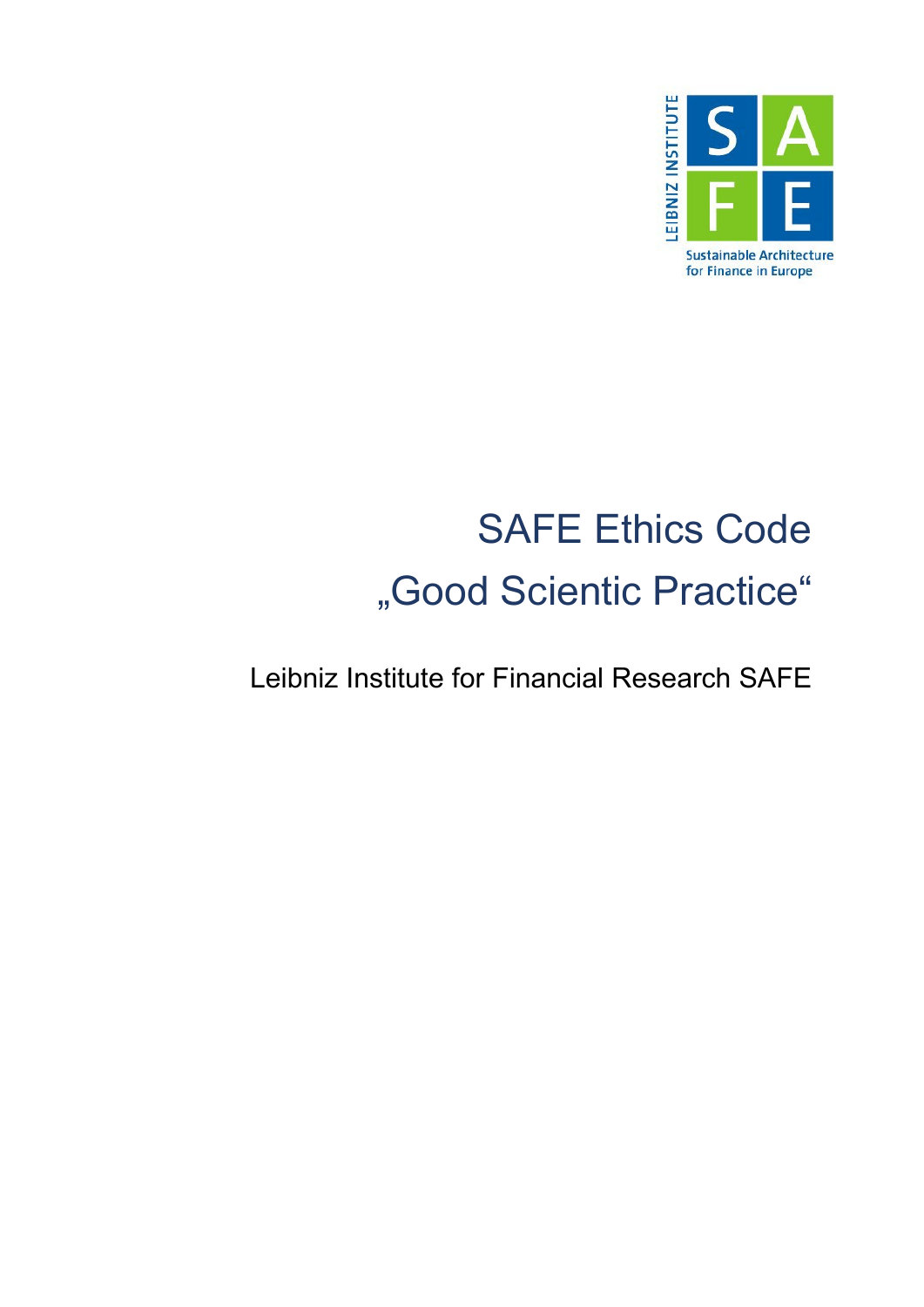# Content

| 0. |                                                                                             |  |
|----|---------------------------------------------------------------------------------------------|--|
| 1. |                                                                                             |  |
|    |                                                                                             |  |
|    |                                                                                             |  |
|    | 1.3. Organisational responsibility of heads of research institutions  4                     |  |
|    |                                                                                             |  |
|    |                                                                                             |  |
|    |                                                                                             |  |
| 2. |                                                                                             |  |
|    |                                                                                             |  |
|    |                                                                                             |  |
|    |                                                                                             |  |
|    |                                                                                             |  |
|    |                                                                                             |  |
|    |                                                                                             |  |
|    |                                                                                             |  |
|    |                                                                                             |  |
|    |                                                                                             |  |
|    | 2.10. Confidentiality and neutrality of review processes and discussions 10                 |  |
|    |                                                                                             |  |
| 3. | Procedures in cases of non-compliance with good research practice 10                        |  |
|    |                                                                                             |  |
|    |                                                                                             |  |
|    |                                                                                             |  |
|    |                                                                                             |  |
|    |                                                                                             |  |
|    |                                                                                             |  |
|    |                                                                                             |  |
|    | 5. Investigating allegations of scientific misconduct and proceeding with the investigation |  |
|    |                                                                                             |  |
|    |                                                                                             |  |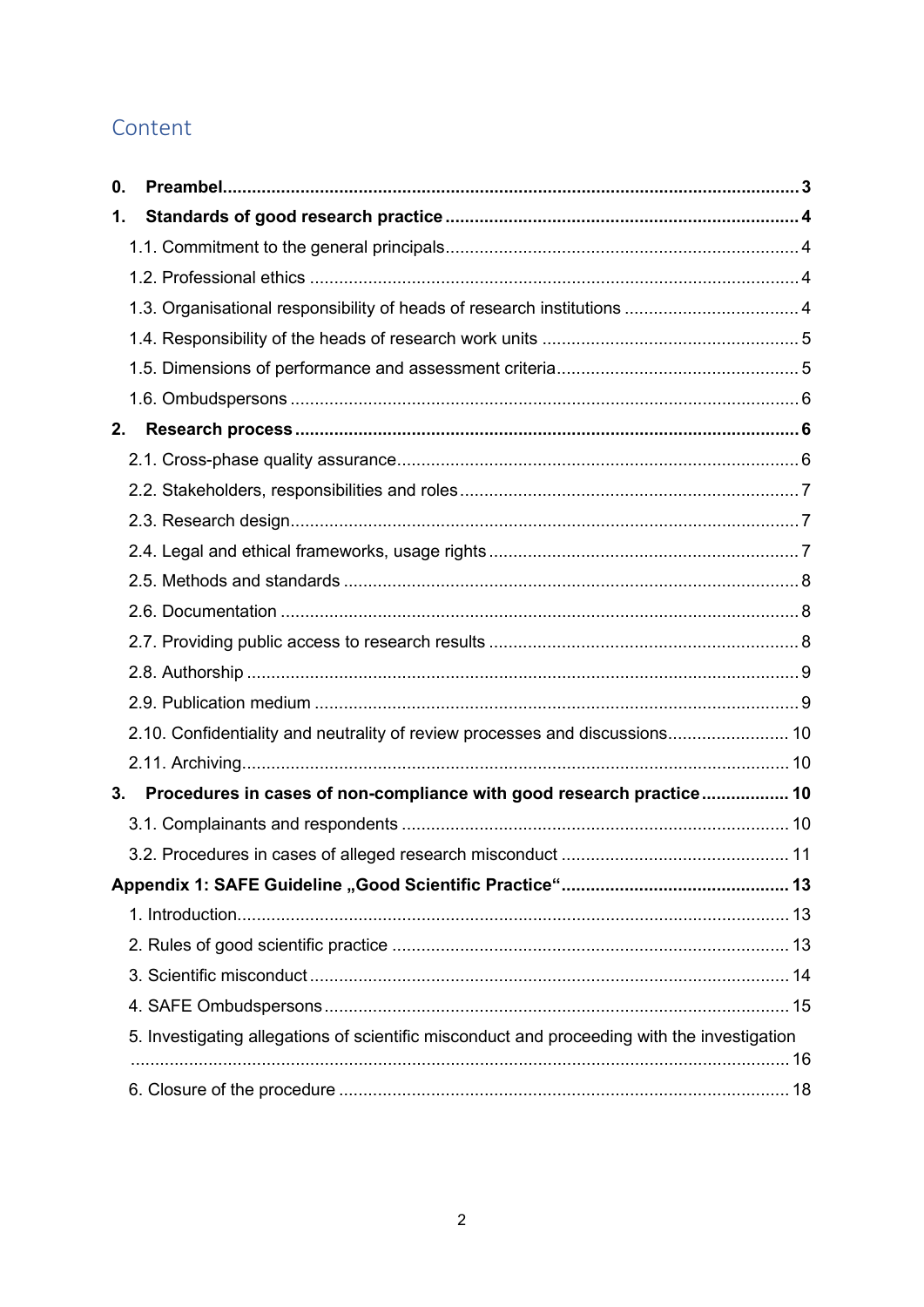# <span id="page-2-0"></span>**0. Preambel**

The freedom of research guaranteed in the constitution is inextricably linked to a correspondingly high level of responsibility. Scientific integrity is an expression of researchers' awareness of this responsibility and forms the basis for trustworthy research. Scientific integrity and good research practice are genuine examples of scientific self-organization and place an obligation on every researcher, and on all institutions where research is conducted. They are also an essential condition for both knowledge-oriented and public welfare-oriented science and research.

Against this background, the Leibniz Institute for Financial Research SAFE (hereinafter referred to as "SAFE") has adopted the following Code of Ethics "Good Scientific Practice", which is based on the code "Guidelines for Good Scientific Practice" presented by the German Research Foundation (DFG) in 2019 and implements it for SAFE. The following Code describes the basic principles and standards of good scientific practice and shall serve SAFE researchers as a reliable guideline for their scientific practice. SAFE aligns its structures and processes with this Code of Ethics.

The Code is supplemented in Annex 1 by the SAFE Guideline "Good Scientific Practice", ac-cording to the Guideline for Good Scientific Practice in the Leibniz Association<sup>[1](#page-2-1)</sup>. The SAFE Guideline formulates the rules of good scientific practice and defines scientific misconduct. It also describes the role and tasks of the SAFE ombudspersons and defines the procedure for dealing with allegations of scientific misconduct.

The SAFE Code of Ethics and the SAFE Guideline in Annex 1 was adopted by the Institute's Board of Trustees on June 10, 2022 on the proposal of the Management Board and the Scientific Board in consultation with the Research Advisory Council of the Institute. They come into force with the internal announcement within the Institute.

<span id="page-2-1"></span><sup>1</sup> See [Guidelines of Good Scientific Practice in the Leibniz Assocation.](https://www.leibniz-gemeinschaft.de/fileadmin/user_upload/Bilder_und_Downloads/%C3%9Cber_uns/Integrit%C3%A4t/Guidelines_for_Good_Scientific_Practice_in_the_Leibniz_Association.pdf)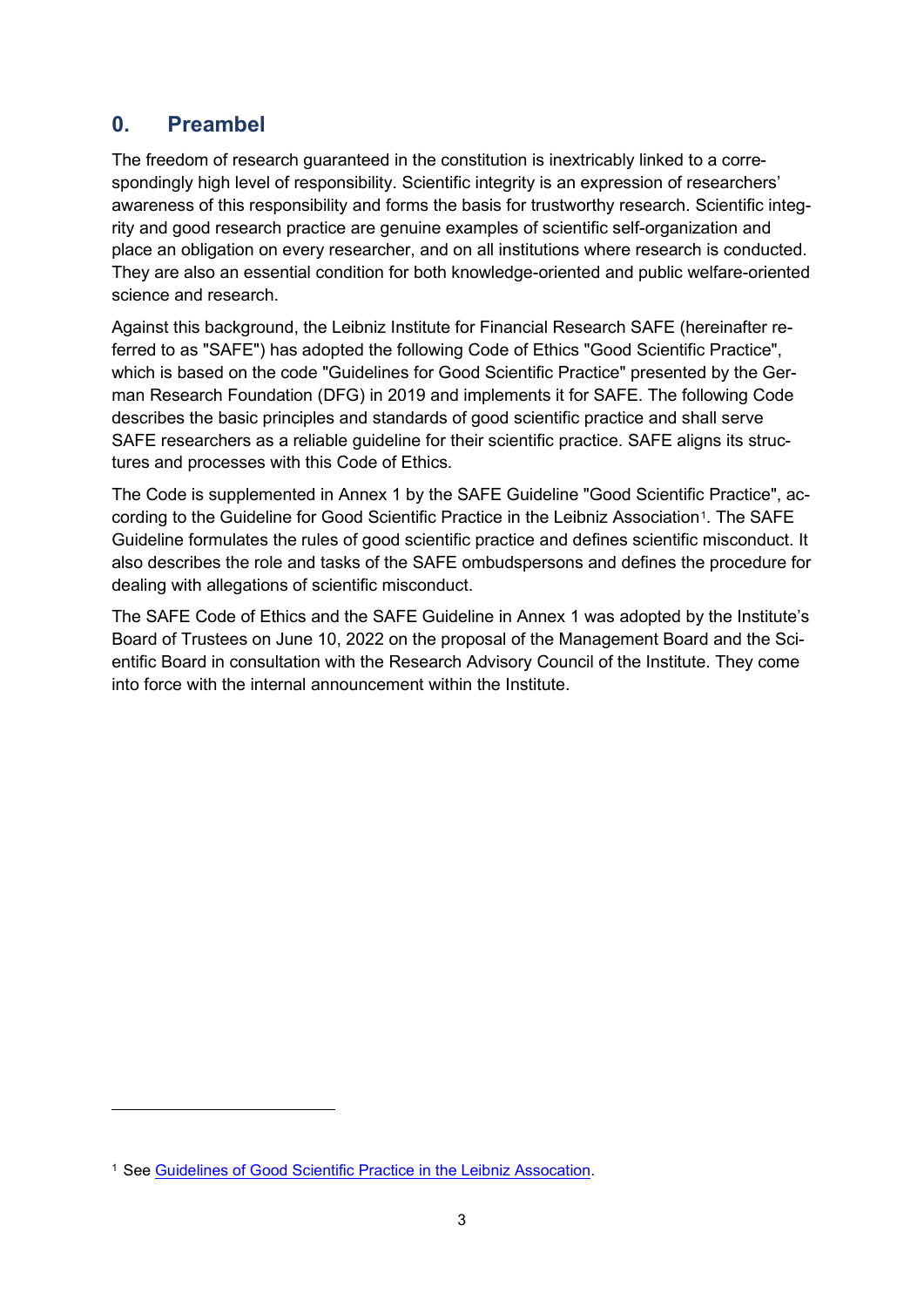# <span id="page-3-0"></span>**1. Standards of good research practice**

## <span id="page-3-1"></span>**1.1. Commitment to the general principals**

SAFE has adopted and published rules for good scientific practice in accordance with its statutes. All researchers working for the institute have to follow these rules in their work. Each of them is responsible for ensuring that his or her own conduct complies with the standards of good scientific practice.

The basic principle of good scientific practice is to work lege artis. This includes maintaining strict honesty with regard to one's own and third parties' contributions, consistently doubting all results, and allowing and encouraging critical discourse in the scientific community.

## <span id="page-3-2"></span>**1.2. Professional ethics**

Every SAFE researcher is responsible for implementing the basic values and standards of scientific work in his or her own actions and for standing up for them. The teaching of the basics of good scientific work is part of the research education at SAFE from the earliest possible stage. SAFE researcher at all career levels regularly update their knowledge of the standards of good scientific practice and the state of the art of research and support each other in the continuous learning and training process and in a regular exchange.

SAFE promotes a culture of regular internal exchange through the structure of its development of young researchers, through suitable communication formats, and through its premises, in which experienced scholars and junior researchers support each other in the learning and further education process and exchange information a. o. on issues of good scientific practice.

## <span id="page-3-3"></span>**1.3. Organisational responsibility of heads of research institutions**

The SAFE Management Board and the Scientific Board create the framework for the research work at the Institute. They are responsible for maintaining and communicating good scientific practice and for providing appropriate career support to all SAFE researchers. They ensure that researchers can comply with legal and ethical standards. The framework includes clear and written procedures and policies for personnel selection, career development and equal opportunities.

The SAFE Management Board and the Scientific Board are responsible for an appropriate institutional organizational structure that ensures that the tasks of management, supervision, quality assurance, and conflict resolution are clearly assigned and appropriately communicated. Gender equality and diversity are taken into account in the selection and development of staff. The corresponding processes are transparent and avoid, as far as possible, nonknowledgeable influences ("unconscious bias"). SAFE has developed a concept for equal opportunities, in which all measures for the realization of equal opportunities as well as for a family-friendly environment are summarized [\(link to the concept\)](https://safe-frankfurt.de/about-safe/equal-opportunities.html). Suitable support structures and concepts are established for young researchers. Sincere advice for career paths, further training and advice opportunities for researchers and research-supporting staff are offered.<sup>[2](#page-3-4)</sup>

<span id="page-3-4"></span><sup>2</sup> See [Leibniz Career Guideline.](https://www.leibniz-gemeinschaft.de/en/about-us/whats-new/media-centre/publications/career-guidelines-of-the-leibniz-association)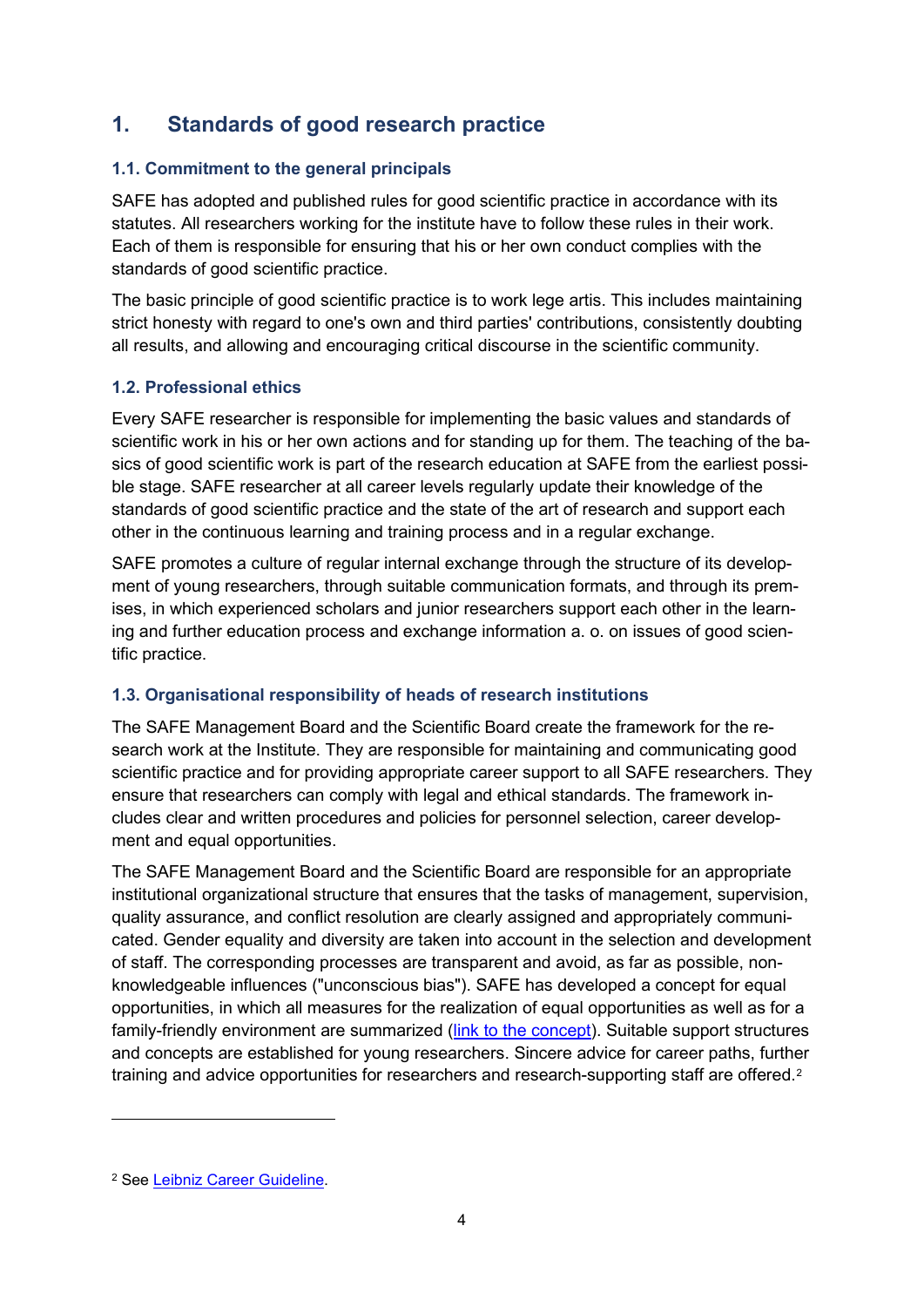#### <span id="page-4-0"></span>**1.4. Responsibility of the heads of research work units**

The Director/Coordinator of a research department, a cluster or a center in SAFE bears responsibility for the entire unit. The interaction is such that the group as a whole can fulfill its tasks, that the necessary cooperation and coordination take place and that all members are aware of their roles, rights and duties. The management task also includes, in particular, ensuring the appropriate individual supervision of young researchers and the career development of research and research-supporting staff. Abuse of power and exploitation of relationships of dependency are to be prevented by appropriate organizational measures both at the level of the individual research department, the individual cluster and at the level of the management of SAFE. SAFE can make use of suitable joint agreements and offers of the Leibniz Association. [3](#page-4-2)

The size and the organization of the research units in SAFE are designed in such a way that the management tasks, in particular the transfer of competences, the scientific support as well as the supervisory and mentoring duties, can be adequately fulfilled. A concept of interdepartmental exchange and centralized feedback meetings guarantees mutual support and control among the supervising researchers with regard to their supervisory and mentoring duties and prevents any abuse of power or exploitation of dependencies. In addition, two ombudspersons, a coordinator for young researchers, two equal opportunity officers and the Leibniz Association's external conflict advice center are available to employees.

Both SAFE researchers and research-support staff enjoy a relationship of guidance and personal responsibility appropriate to their career level, with corresponding rights of participation, and are enabled to shape their careers through increasing autonomy.

## <span id="page-4-1"></span>**1.5. Dimensions of performance and assessment criteria**

The evaluation of the performance of SAFE researchers is based on a multi-dimensional approach: The evaluation of the performance basically follows qualitative, discipline-specific standards. Quantitative indicators should be differentiated and reflected in the overall evaluation. In addition to academic performance, other aspects can be taken into account. The principles of the Leibniz evaluation procedure also take this multidimensional approach into account. [4](#page-4-3)

In the annual central feedback interviews with junior researchers, community services are taken into account and appreciated in addition to research and teaching performance, e.g., commitment in the context of supervisory tasks, public relations, knowledge transfer, or infrastructure service.

In addition to the categories of the General Equal Treatment Act, individual characteristics in CVs are also taken into account when making judgments, insofar as they are stated voluntarily. Appropriate consideration is given to personal, family or health-related absences or the resulting extension of training or qualification periods, alternative career paths or comparable circumstances.

<span id="page-4-2"></span><sup>3</sup> See [Guiding Principles for Our Actions](https://www.leibniz-gemeinschaft.de/fileadmin/user_upload/Bilder_und_Downloads/%C3%9Cber_uns/Integrit%C3%A4t/Guiding_Principles_for_our_Actions.pdf) und [Leibniz Advice Centre.](https://www.leibniz-gemeinschaft.de/en/about-us/leibniz-integrity/guide-for-dealing-with-conflict/advice-centre-for-conflict-guidance-and-prevention)

<span id="page-4-3"></span><sup>4</sup> See *[The Leibniz Association Senate Evaluation Procedure Basic Principles](https://www.leibniz-gemeinschaft.de/fileadmin/user_upload/Bilder_und_Downloads/%C3%9Cber_uns/Evaluierung/Leibniz_Senate_Evaluation_Procedure_-_Basic_Principles__without_attachments_-1.pdf)*.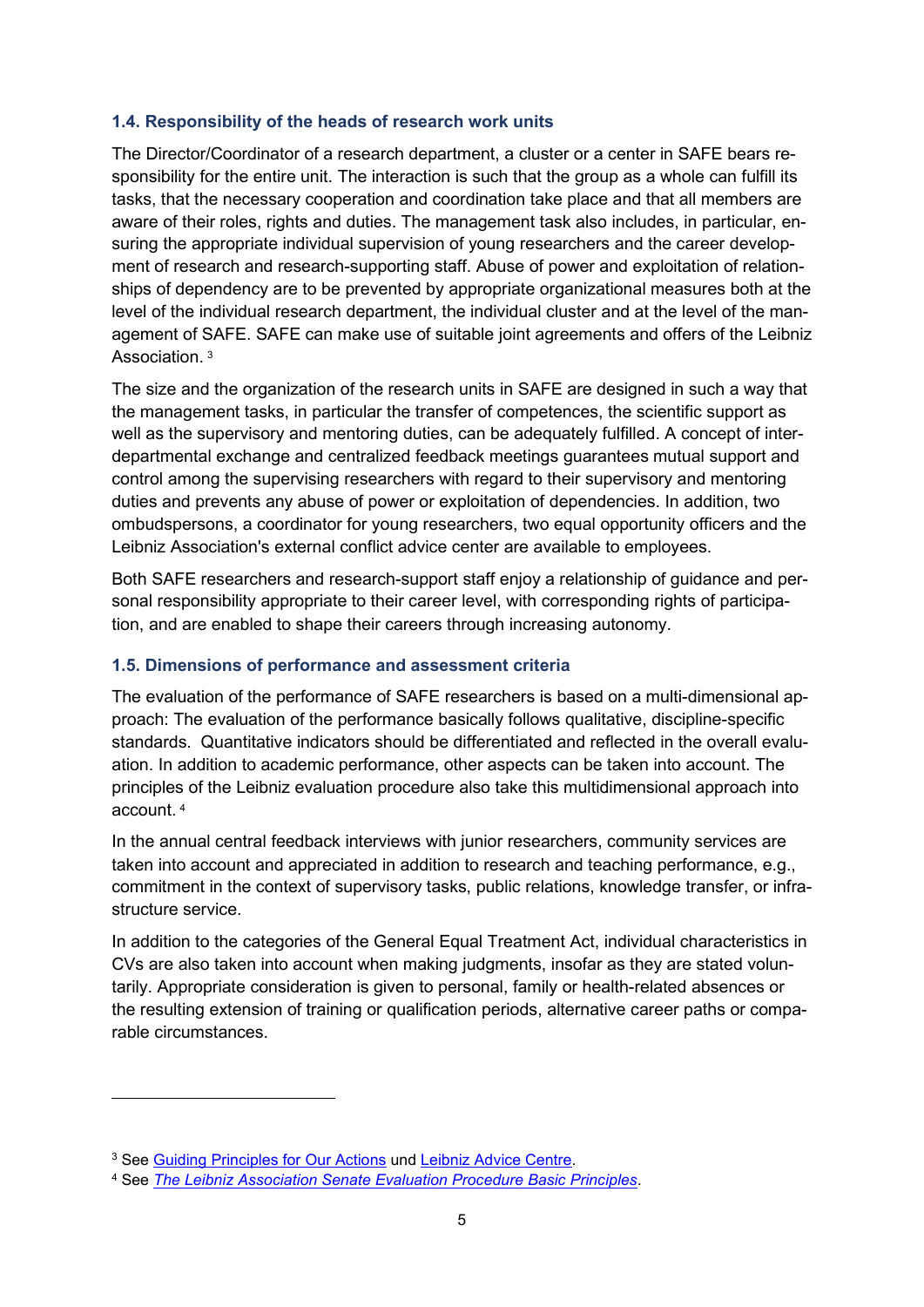#### <span id="page-5-0"></span>**1.6. Ombudspersons**

The SAFE guideline "Good Scientific Practice" (see Appendix 1) provides for two elected, independent ombudspersons to whom SAFE employees and, if necessary, third parties can turn in matters of good scientific practice and suspected scientific misconduct. The SAFE management takes sufficient care that the ombudspersons are known at the institution. Substitutions are provided for in case of concern of bias or prevention. The Leibniz Association provides a Leibniz Ombuds Body with central Leibniz ombudspersons in accordance with the Guideline on Good Scientific Practice in the Leibniz Association.

Suitable ombudspersons are researchers who have the personal integrity, objective judgment and experience, e.g. in management positions, required for the fulfillment of their tasks. The ombudspersons may not be members of the governing bodies of SAFE (Management Board and Scientific Board) during the exercise of this office. The term of office of the ombudspersons is limited to three years. Re-election is possible. The ombudspersons advise as neutral and qualified contact persons in questions of good scientific practice and in suspected cases of scientific misconduct and contribute, as far as possible, to solution-oriented conflict mediation. They receive inquiries while maintaining confidentiality and investigate allegations of scientific misconduct in a formal procedure defined in the SAFE guideline "Good Scientific Practice". The ombudspersons receive the necessary content-related support and acceptance from the SAFE management in the performance of their tasks. In order to increase the functionality of the ombudsperson system, SAFE provides for measures to relieve the ombudspersons from other tasks. The interaction between decentralized ombudsperson structures and the central Leibniz Ombuds Body is regulated by the SAFE guidelines. In addition, all SAFE researchers and employees have the possibility to turn to the supra-regionally active committee "Ombudsman for Science", established by the Deutsche Forschungsgemeinschaft (DFG). Details of the procedure are regulated by the SAFE guideline.

# <span id="page-5-1"></span>**2. Research process**

## <span id="page-5-2"></span>**2.1. Cross-phase quality assurance**

SAFE researchers perform each step of the research process in a lege artis manner. When research findings are made publicly available (in the narrow sense in the form of publications, but also in the broader sense via other communication channels), the applied quality assurance mechanisms are always explained. This is especially true when new methods are developed.

Continuous, research-related quality assurance refers in particular to compliance with subject-specific standards and established methods, to processes such as the collection, processing and analysis of research data, and to the selection and use of research software and its development and programming. SAFE researchers always follow the latest findings in each step of the research process and use scientifically sound and comprehensible methods.

They correct their data and findings if they notice discrepancies or errors after publication. If the discrepancies or errors are the reason for the retraction of a publication, they shall work towards ensuring that the correction or retraction is made and appropriately identified. The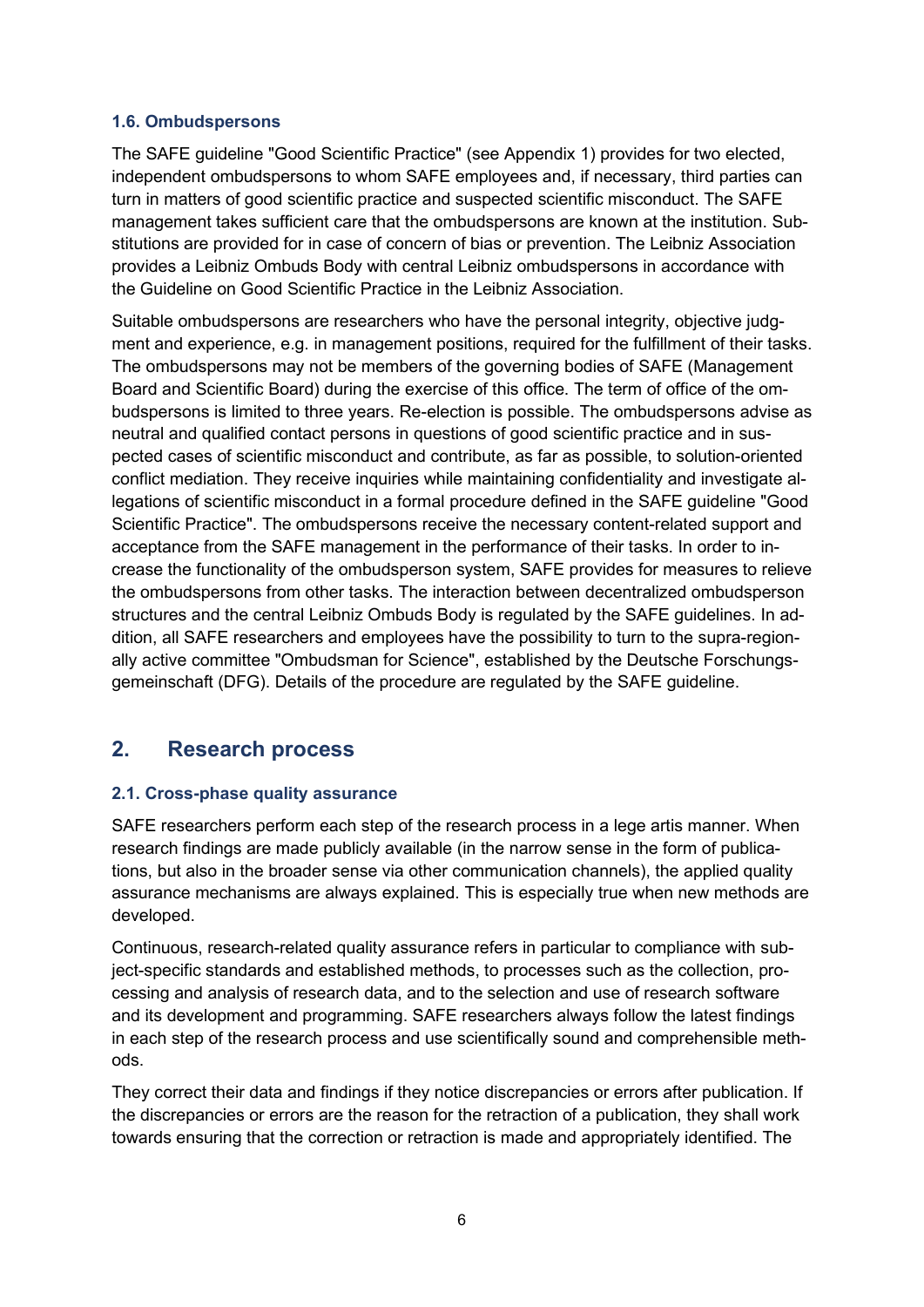same applies if such discrepancies or errors are pointed out to them by third parties. Every effort will be made to ensure replication feasibility.

The origin of data and software used in the research process is identified and the subsequent use is documented; the original sources are cited. The source code of publicly available software should be persistent, citable and documented.

#### <span id="page-6-0"></span>**2.2. Stakeholders, responsibilities and roles**

The roles and responsibilities of the researchers involved in a research project, as well as those of the research-support staff, must be clear at all times during a research project.

Participants of a research project of the Leibniz Institute SAFE are in a regular exchange. They define their roles and responsibilities in an appropriate manner and adjust them if necessary. An adjustment is particularly indicated if the focus of the work of one of the participants changes.

#### <span id="page-6-1"></span>**2.3. Research design**

SAFE researchers take comprehensive and critical account of the current state of research when planning a project. The identification of relevant and suitable research questions requires careful investigation of already publicly available research achievements. The SAFE management ensures the necessary framework conditions for this.

The research design of the own work is to be discussed as broadly as possible. Alternative research designs and interpretations of results will be mentioned. Methods to avoid (unconscious) bias in the interpretation of results, e.g. control of possible further influencing factors, are applied as far as possible. SAFE researchers check whether and, if so, to what extent gender and diversity can be significant for the research project (with regard to the methods, the work program, the objectives, etc.). When interpreting results, the respective (e.g. institutional) framework conditions are taken into account.

## <span id="page-6-2"></span>**2.4. Legal and ethical frameworks, usage rights**

SAFE researchers handle the constitutionally granted freedom of research responsibly. They take into account rights and obligations, in particular those resulting from legal requirements, but also from contracts with third parties, and, if necessary, obtain and present approvals and ethical opinions. With regard to research projects, a thorough assessment of the research consequences and the evaluation of the respective ethical aspects should be carried out. The legal framework of a research project also includes documented agreements on the rights of use of research data and research results arising from it.

SAFE researchers should be continuously aware of the dangers of misuse of research results. Their responsibility is not limited to compliance with legal requirements, but also includes the obligation to use their knowledge, experience and skills in such a way that risks can be identified, assessed and evaluated.

SAFE is responsible for ensuring that the actions of its employees conform to the rules and promotes this through suitable organizational structures. With the SAFE guideline "Good Scientific Practice" (see appendix), SAFE has developed binding principles for research ethics and procedures for the corresponding assessment of research projects.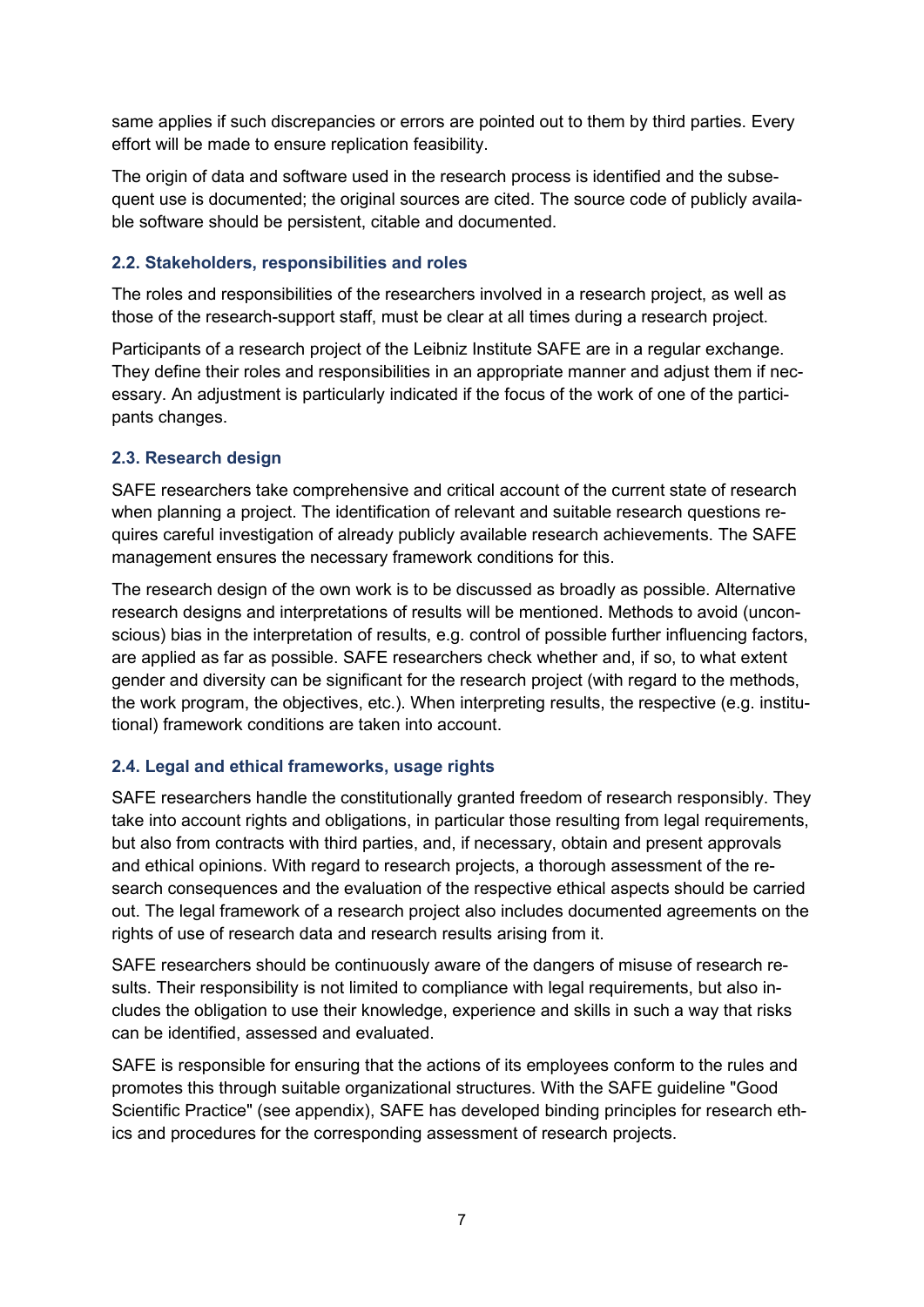SAFE researchers make documented agreements about the rights of use at the earliest possible stage of the research project, if possible and reasonable. Documented agreements are particularly useful if several academic and/or non-academic institutions are involved in a research project, or if it is foreseeable that scholars will change research institutions and wish to continue using the data generated by them for (their own) research purposes. In particular, those who collect the data are entitled to continue using it. In the context of an ongoing research project, the authorized users also decide (especially in accordance with data protection regulations) whether third parties should have access to the data.

#### <span id="page-7-0"></span>**2.5. Methods and standards**

SAFE researchers apply scientifically sound and comprehensible methods to answer research questions. When developing and applying new methods, they place particular emphasis on quality assurance and the establishment of standards.

The application of a method usually requires specific competencies, which may be covered by close cooperation. The establishment of standards for methods, the application of software, the collection of research data and the description of research results is an essential prerequisite for the comparability and transferability of research results.

#### <span id="page-7-1"></span>**2.6. Documentation**

SAFE researchers document all information relevant to the research result as comprehensibly as is necessary to verify and evaluate the result. In principle, they therefore also document individual results that do not support the research hypothesis. A selection of results must be avoided in this context. If concrete professional recommendations exist for the review and evaluation, the SAFE researchers document the results according to the respective requirements. If the documentation does not meet these requirements, the limitations and the reasons for them are explained in a comprehensible way. Documentation and research results must not be manipulated and should be protected against manipulation as best as possible.

An important basis for enabling replication is to deposit the information necessary for the understanding of the research about used or emerging research data, the method, evaluation and analysis steps as well as, if applicable, the origin of the hypothesis, to ensure the traceability of citations and, as far as possible, to allow third parties access to this information. In the development of research software, the source code is documented.

#### <span id="page-7-2"></span>**2.7. Providing public access to research results**

In principle, SAFE researchers contribute all results to the academic discourse. In individual cases, however, there may be reasons not to make results publicly available (in the narrower sense in the form of publications, but also in the broader sense via other communication channels). This decision must not depend on third parties. Researchers decide on their own responsibility whether, how and where they make their results publicly available. Once a decision to make results publicly available has been made, SAFE researchers describe it fully and comprehensibly. This also includes, as far as possible and reasonable, making available the research data and information on which the results are based, the methods applied and the software used, and comprehensively describing work processes. Self-programmed software will be made publicly available with indication of the source code. Researchers must provide complete and accurate evidence of their own and others' preliminary work.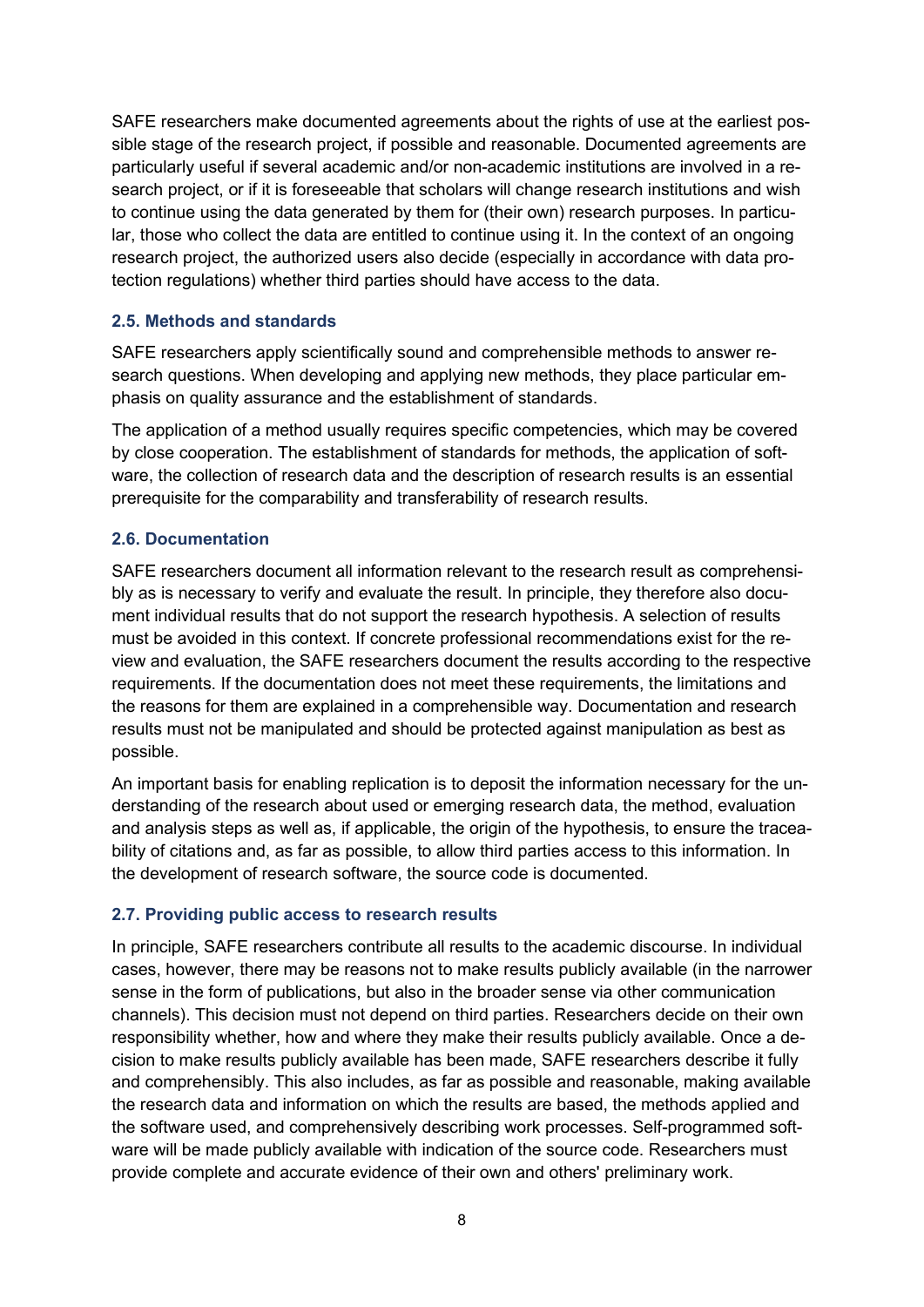All SAFE researchers publish their preliminary results in the SAFE Working Paper series, whose papers are made directly accessible to the academic community on relevant platforms and archived permanently and securely in certified document servers.

For reasons of traceability, connectivity of research and reusability, SAFE researchers deposit the research data and central materials underlying a publication – following the FAIR principles ("Findable, Accessible, Interoperable, Re-Usable") – in recognized archives and repositories, such as SAFE's own FiF repository, whenever possible.

Following the idea of "quality over quantity", SAFE researchers avoid inappropriately small publications. They limit the repetition of the contents of their publications as (co-)authors to the extent necessary for an understanding of the context and cite their results that have already been made publicly available.

## <span id="page-8-0"></span>**2.8. Authorship**

An author is anyone who has made a substantial and independent contribution to the content of a scientific text, data or software publication. All authors agree on the final version of the work to be published. They are jointly responsible for the publication. Deviations from this principle must be explicitly stated in the publication. SAFE authors take care and, as far as possible, work towards ensuring that their research contributions are marked by the publishers or infrastructure providers in such a way that they can be correctly cited by users.

The contribution justifying authorship must be made to the scientific content of the publication. When a contribution is substantial, independent and comprehensible must be examined separately in each individual case. As a rule, this is the case if a researcher has contributed in a scientifically relevant way to

- − the development and conception of the research project or
- − the development, collection, procurement, provision of the data, the software, the sources, or
- − the analysis/evaluation or interpretation of the data, sources and the conclusions drawn therefrom, or
- the writing of the manuscript.

If a contribution is not sufficient to warrant authorship, such assistance may be appropriately acknowledged in footnotes, in the preface, or in an acknowledgement. Honorary authorship, where precisely no such contribution has been made, is not permissible in the Leibniz Association. A managerial or supervisory function does not in itself constitute a co-authorship.

SAFE researchers agree on who is the author of the research results. The agreement on the order of authors is made in good time, usually at the latest when the manuscript is formulated, on the basis of comprehensible criteria.

Without sufficient reason, the required consent to the publication of results may not be withheld. The refusal of consent must be justified with a verifiable criticism of data, methods or results.

## <span id="page-8-1"></span>**2.9. Publication medium**

SAFE authors carefully select the publication organ, taking into account its quality and visibility in the respective field of discourse. SAFE researchers who assume the function of editor carefully consider for which publication organs they assume this task. The scientific quality of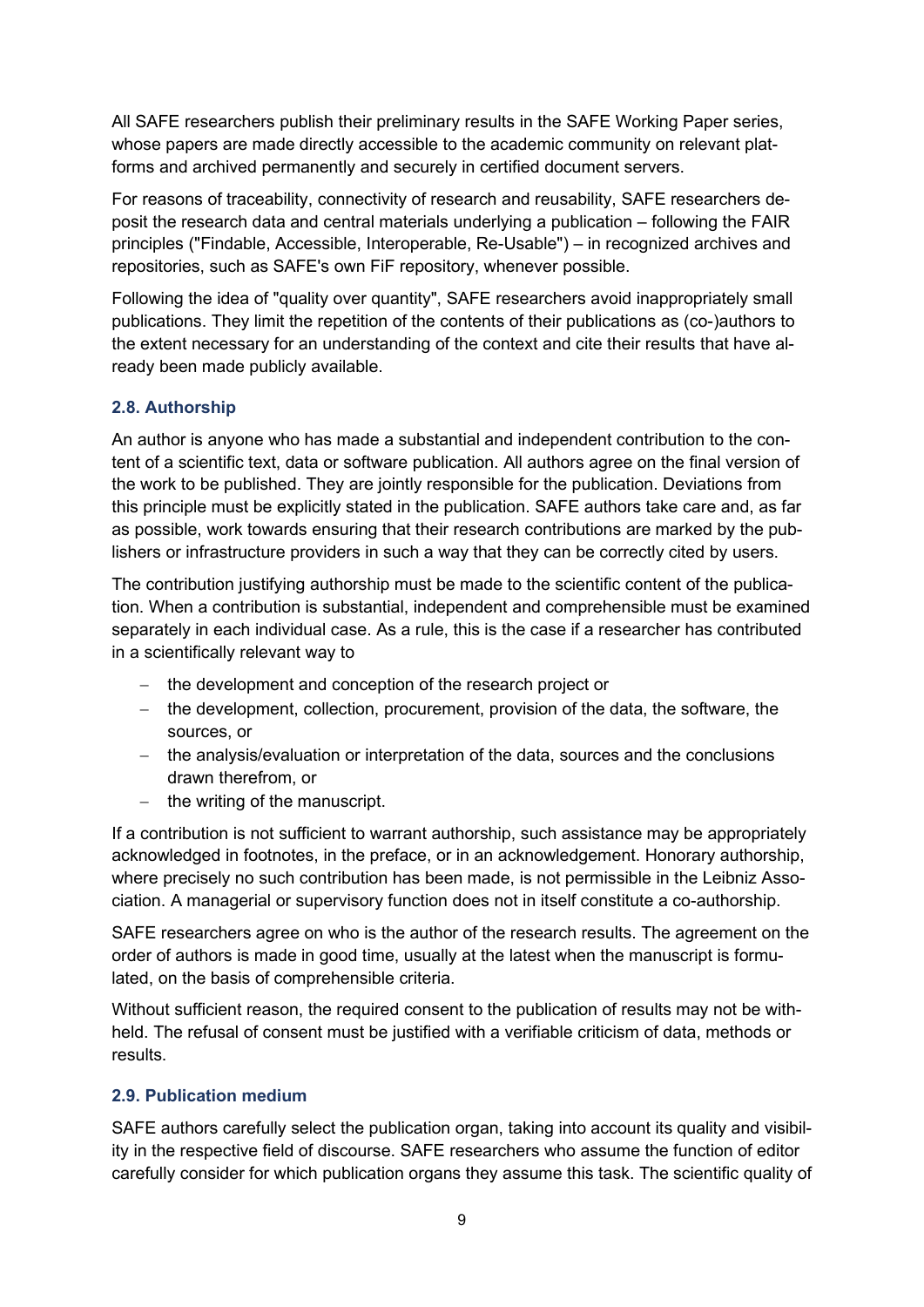a contribution does not depend on the publication organ in which it is made publicly available.

In addition to publications in books and journals, specialized repositories, data and software repositories, and blogs are particularly worthy of consideration. New or unknown publication organs are checked for their seriousness. An important criterion for the selection decision is whether the publication body has established its own guidelines for good scientific practice.

#### <span id="page-9-0"></span>**2.10. Confidentiality and neutrality of review processes and discussions**

Honest behavior is the basis of the legitimacy of a judgment process. SAFE researchers, who in particular evaluate submitted manuscripts, funding applications or the credentials of persons, are obliged to maintain strict confidentiality in this respect. They shall disclose all facts that could give rise to concerns of bias. The obligation of confidentiality and disclosure of facts that may give rise to a concern of bias shall also apply to members of scientific advisory and decision-making bodies.

The confidentiality of third-party content to which a person gains access as a reviewer or committee member precludes disclosure to third parties and personal use. Researchers shall immediately notify the responsible office of any conflicts of interest or bias that may be justified with regard to the research project being reviewed or the person or subject of the consultation.

## <span id="page-9-1"></span>**2.11. Archiving**

SAFE researchers shall adequately secure publicly accessible research data or research results as well as the underlying central materials and, if applicable, the research software used, and shall retain them for an appropriate period of time. If there are comprehensible reasons for not retaining certain data, the researchers shall explain this. SAFE ensures that the necessary infrastructure is in place for this purpose.

If research findings are made publicly available, the underlying research data will be stored for a period of at least ten years. Provided that there are no licensing, data protection or individual contractual restrictions, the data is made publicly available via the SAFE Data Center's FiF Repository. In justified cases, shorter retention periods may be appropriate. The corresponding reasons must be explained in a comprehensible manner. The retention period begins with the date on which public access is established.

# <span id="page-9-2"></span>**3. Procedures in cases of non-compliance with good research practice**

#### <span id="page-9-3"></span>**3.1. Complainants and respondents**

The procedures in case of allegations of scientific misconduct are governed by the SAFE guideline "Good Scientific Practice" (see Appendix 1) and the guideline "Good Scientific Practice in the Leibniz Association". According to these guidelines, the SAFE ombudsperson(s) and the central ombudsperson(s) investigating suspected scientific misconduct are committed to protecting both the complainant and the person(s) affected by the allegation(s) in all procedural steps in an appropriate manner. The investigation of allegations of scientific misconduct is carried out expressly in compliance with confidentiality and the basic principle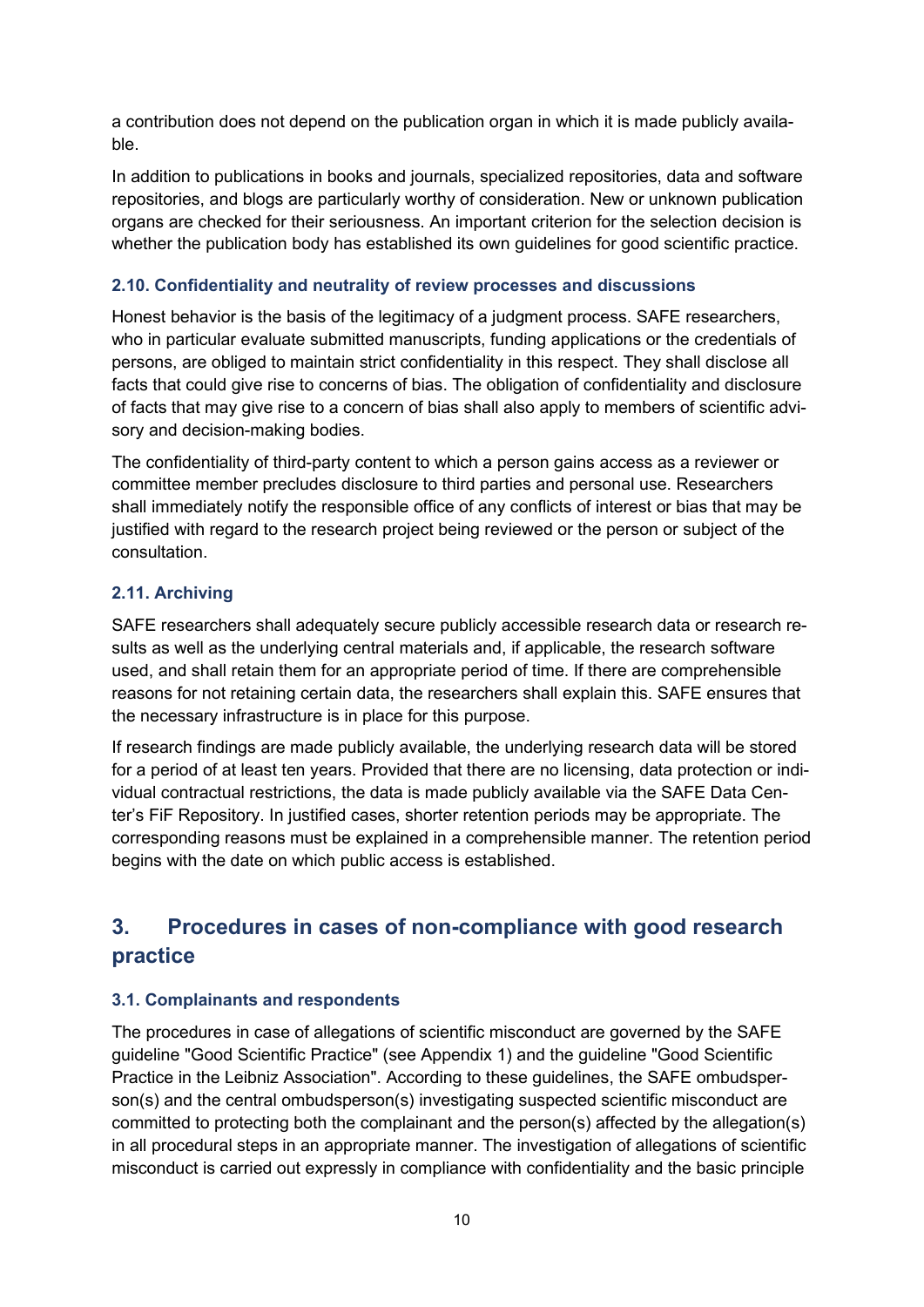of the presumption of innocence. The complainant's report must be made in good faith. Deliberately false or wanton allegations may themselves constitute scientific misconduct. Neither the complainant nor the person affected by the allegations should suffer any disadvantage to his or her own scientific or professional advancement as a result of the report.

The SAFE ombudspersons take into account the basic principle of the presumption of innocence towards the person concerned at every stage of the proceedings within the framework of a case-by-case consideration. As a matter of principle, the person affected by the allegations should not suffer any disadvantages from the examination of the suspicion until scientific misconduct has been formally established.

Particularly in the case of young researchers, reports should not lead to delays in the qualification of the complainant; the preparation of theses and doctorates should not be disadvantaged; this also applies to working conditions and possible contract extensions.

The complainant must have objective evidence that standards of good scientific practice may have been violated. If the complainant is unable to check the facts him/herself or if there are uncertainties in the interpretation of the applicable rules of good scientific practice with regard to an observed event, the complainant should contact the SAFE ombudspersons or, if necessary, the central ombudsperson board of the Leibniz Association to clarify the suspicion. The basic responsibility of the "Ombudsperson for Science" remains unaffected.

A report made anonymously can only be reviewed in a procedure if the person making the report provides the office investigating the suspicion with reliable and sufficiently concrete facts. If the informant is known by name, the investigating agency shall treat the name confidentially and shall not disclose it to third parties without appropriate consent. The only exception is if there is a legal obligation to do so or if the person affected by the allegations cannot otherwise defend him/herself properly because the identity of the person providing the information is exceptionally important. Before the name of the complainant is disclosed, the complainant shall be informed immediately; he/she may decide whether to withdraw the report if the name is likely to be disclosed. The confidentiality of a procedure is restricted if the complainant turns to the public with the suspicion. The SAFE ombudspersons decide on a case-by-case basis how to deal with a breach of confidentiality by the complainant. The complainant must also be protected in the event of unproven scientific misconduct, unless it can be proven that the report of the allegations was made against better knowledge.

## <span id="page-10-0"></span>**3.2. Procedures in cases of alleged research misconduct**

In its guideline "Good Scientific Practice" (see Appendix 1), SAFE has defined a procedure for dealing with allegations of scientific misconduct on the basis of sufficient legal foundations and the applicable Leibniz Guideline on Good Scientific Practice[5](#page-10-1). The SAFE guideline includes definitions of facts of scientific misconduct, procedural rules and measures in case of detection of scientific misconduct. It is always applied in addition to relevant, higher-ranking standards.

<span id="page-10-1"></span><sup>5</sup> See *[Guidelines for Good Scientific Practice in the Leibniz Association](https://www.leibniz-gemeinschaft.de/fileadmin/user_upload/Bilder_und_Downloads/%C3%9Cber_uns/Integrit%C3%A4t/Guidelines_for_Good_Scientific_Practice_in_the_Leibniz_Association.pdf)*.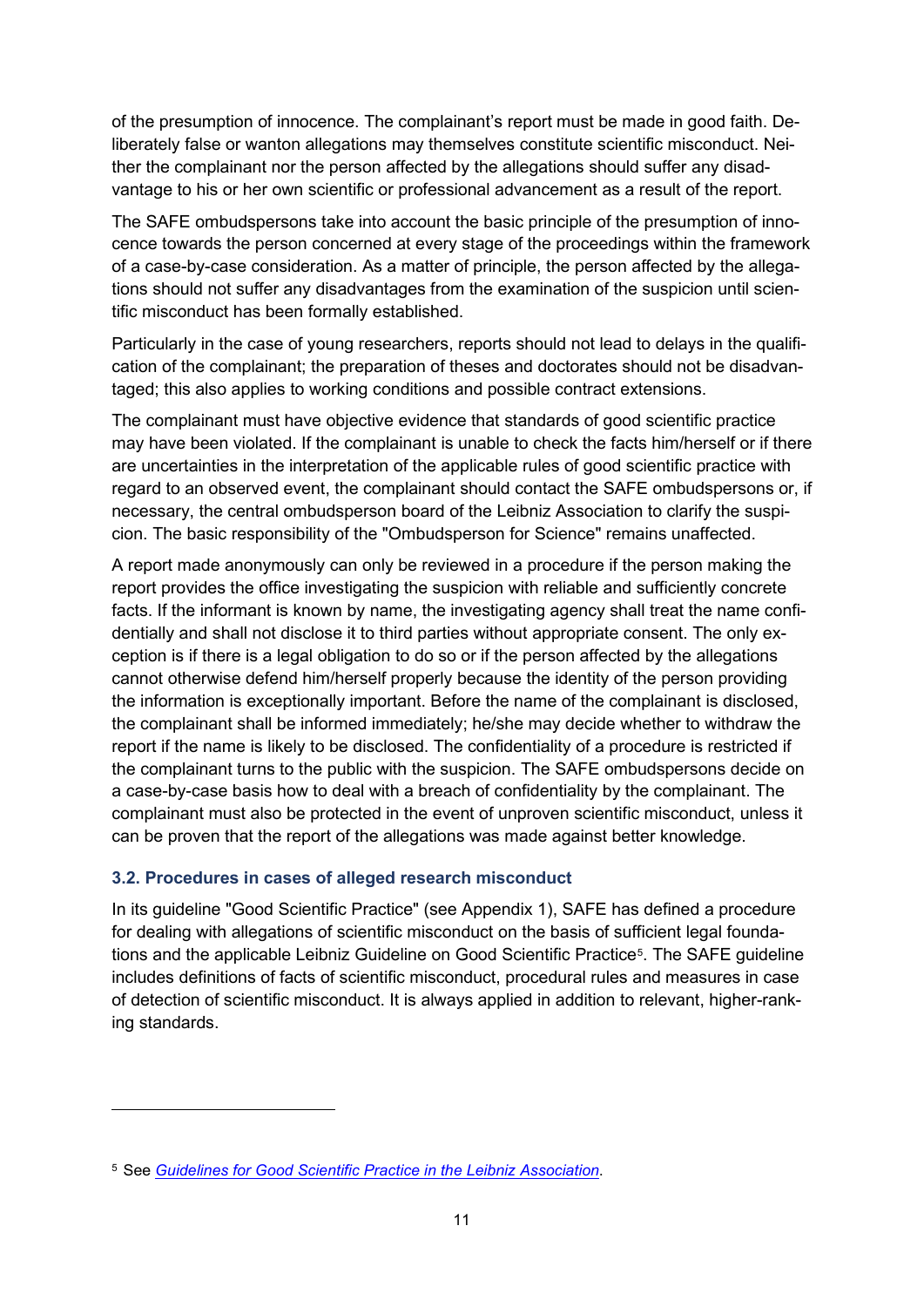Not every violation of the rules of good scientific practice constitutes scientific misconduct. The nature and severity of possible violations are set out in detail in the SAFE guideline or in the relevant guidelines and regulations of the Leibniz Association.

The SAFE guideline includes regulations on the responsibility for each individual stage of the procedure, on the evaluation of evidence, on the role of the ombudspersons and the central ombudsperson body of the Leibniz Association, on bias and, if necessary, on the principles of due process. Accordingly, the person affected by the allegations as well as the complainant are given the opportunity to comment in each phase of the proceedings. Until scientific misconduct has been proven, information about the parties involved in the procedure and the findings to date are treated confidentially. SAFE ensures that the entire procedure is carried out as promptly as possible and takes the necessary steps to complete each stage of the procedure within a reasonable period of time. The SAFE guideline outlines various measures to be applied depending on the severity of the proven scientific misconduct. If, after scientific misconduct has been established, the withdrawal of an academic degree is considered as a measure, the bodies responsible for this are involved. After completion of the investigations, the result shall be communicated to the scientific organizations concerned and, if necessary, to third parties who have a justified interest in the decision.

The principles laid down in paragraphs 3.1 and 3.2 and the aforementioned requirements for completion shall be taken into account comprehensively and completely in the application and future updating of the procedural rules of the guideline.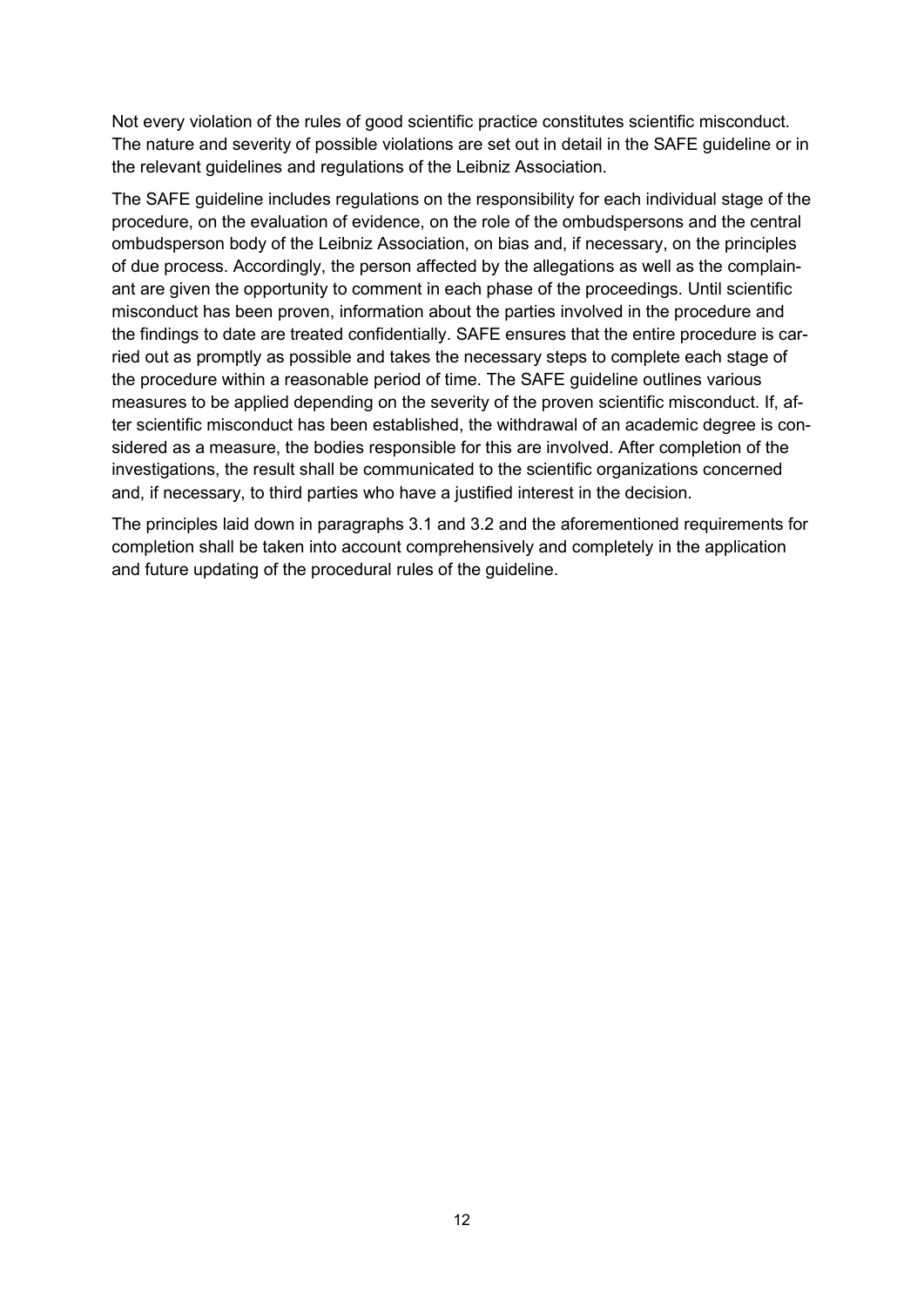# <span id="page-12-0"></span>**Appendix 1: SAFE Guideline "Good Scientific Practice"**

## <span id="page-12-1"></span>**1. Introduction**

On the basis of the Guidelines for Good Scientific Practice of the Leibniz Association, approved by the General Assembly of the Leibniz Association on 28 November 2019, the Leibniz Institute for Financial Market Research SAFE (hereinafter referred to as "SAFE" or "the Institute") has adopted a set of rules to safeguard good scientific practice which is binding for all scientific staff. It formulates the rules of good scientific practice and defines scientific misconduct. In addition, it describes the role and tasks of the SAFE ombudspersons and the central ombudspersons of the Leibniz Association and lays down the procedure for dealing with allegations of scientific misconduct.

## <span id="page-12-2"></span>**2. Rules of good scientific practice**

Good scientific practice is

- Working lege artis in accordance with current professional and discipline-specific standards,
- fully documenting all steps and results of an experiment or study and securely storing protocols and research data. Test protocols should record the test objective, the test conditions, the test execution and the test result in a comprehensible manner and in a form that cannot be changed afterwards,
- critically and consistently verifying the validity and reproducibility of all results of experiments and other research designs,
- Honesty in the distinguishing of the contributions of all contributors and in the disclosure of third-party funding sources,
- respecting the intellectual authorship of others in all publications and duly identifying all citations and endorsements,
- the assumption of responsibility by the authors of scientific publications for the content and presentation of the results and their discussion as a whole, as well as the explicit identification and justification of cases in which responsibility extends to only part of the publication,
- the appropriate support of researchers during their in qualification phases, including an adequate transfer of competencies, continuous individual support as well as an appropriate and comprehensible academic performance evaluation of the qualification work,
- the responsible cooperation and performance of scientific management tasks in the institution as a whole and in its respective working units, including the assurance of transparent forms of organization, a sufficiently clear division of responsibilities and tasks and the consistent avoidance of the abuse of power and the exploitation of relationships of dependency,
- the primacy of originality and quality of scientific performance as evaluation criteria for promotions, recruitment, appointments and fund allocations.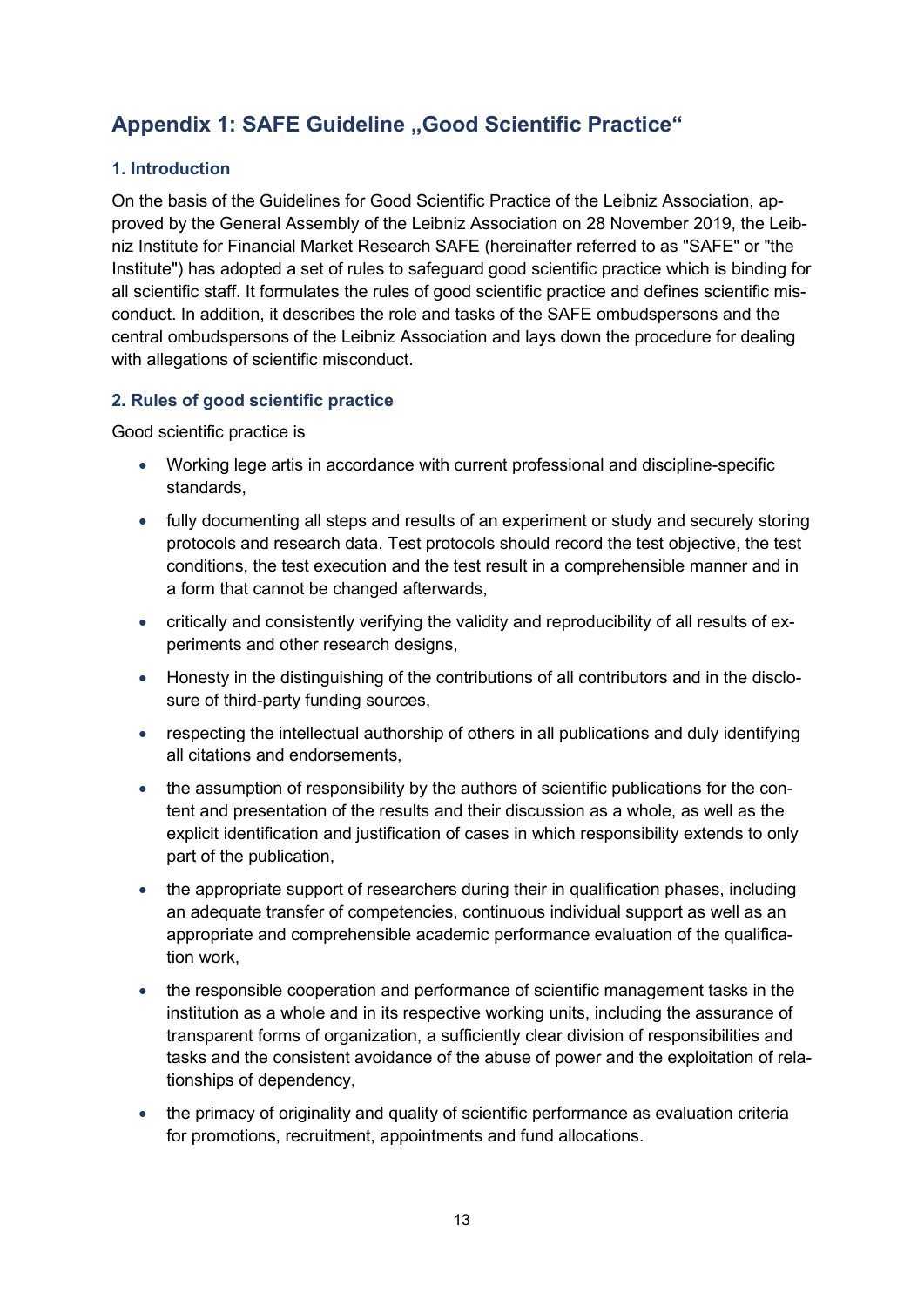Scientific publications should describe scientific results and the way they are produced in a complete and comprehensible manner. Results published earlier can only be part of later publications if they are indispensable for understanding the context of the publication and if reference is made to their first publication.

Only those who have made a significant contribution to the conception of the studies or experiments, to the preparation, analysis or interpretation of the data, or to the formulation of the manuscript itself and who have agreed to the publication, i.e. who are responsible for it, may act as authors of an original scientific publication.

Research data must be kept complete and accessible for at least ten years, if possible in central, public repositories, such as the SAFE Financial Data Repository (FiF). Information on work processes as well as on applied materials, methods and software must be made accessible as far as possible and reasonable.

Ethical standards and legal norms must be observed in the collection of personal data and in dealing with examined persons, whether in surveys, experiments or observations. In particular, the personal rights and autonomy of persons involved in investigations must be respected. As a rule, permission to participate must be obtained and documented in advance. Persons who are included in studies as observers or respondents or in other ways, for example in connection with the evaluation of personal documents, must not be exposed to disadvantages or dangers through the research. The persons concerned must be informed about all risks that exceed the level of what is usual in everyday life. In general, an acceptable ratio of risks to the probable return must be maintained. The right to anonymity of the persons investigated must be guaranteed. Confidential information obtained from persons under investigation must be treated accordingly and protected by careful precautions. Data protection regulations must be observed.

#### <span id="page-13-0"></span>**3. Scientific misconduct**

Scientific misconduct includes misrepresentation in a scientific context by, in particular:

- the invention of data.
- the falsification of data (for example, by selecting desired results or rejecting undesired results or evaluation procedures without disclosing this, or by manipulating a presentation or illustration)
- incorrect information in publication lists or in a grant application (including incorrect information on the publication medium and on publications in print),
- Multiple publication of data or texts without appropriate disclosure.

Scientific misconduct includes the violation of intellectual property rights, in particular:

- relating to a legally protected work created by others, or to essential scientific knowledge, hypotheses, teachings or research approaches originating from others
	- the unauthorized adoption or other use of passages without adequate proof of authorship (plagiarism),
	- the exploitation of research approaches and ideas without consent, in particular as a reviewer,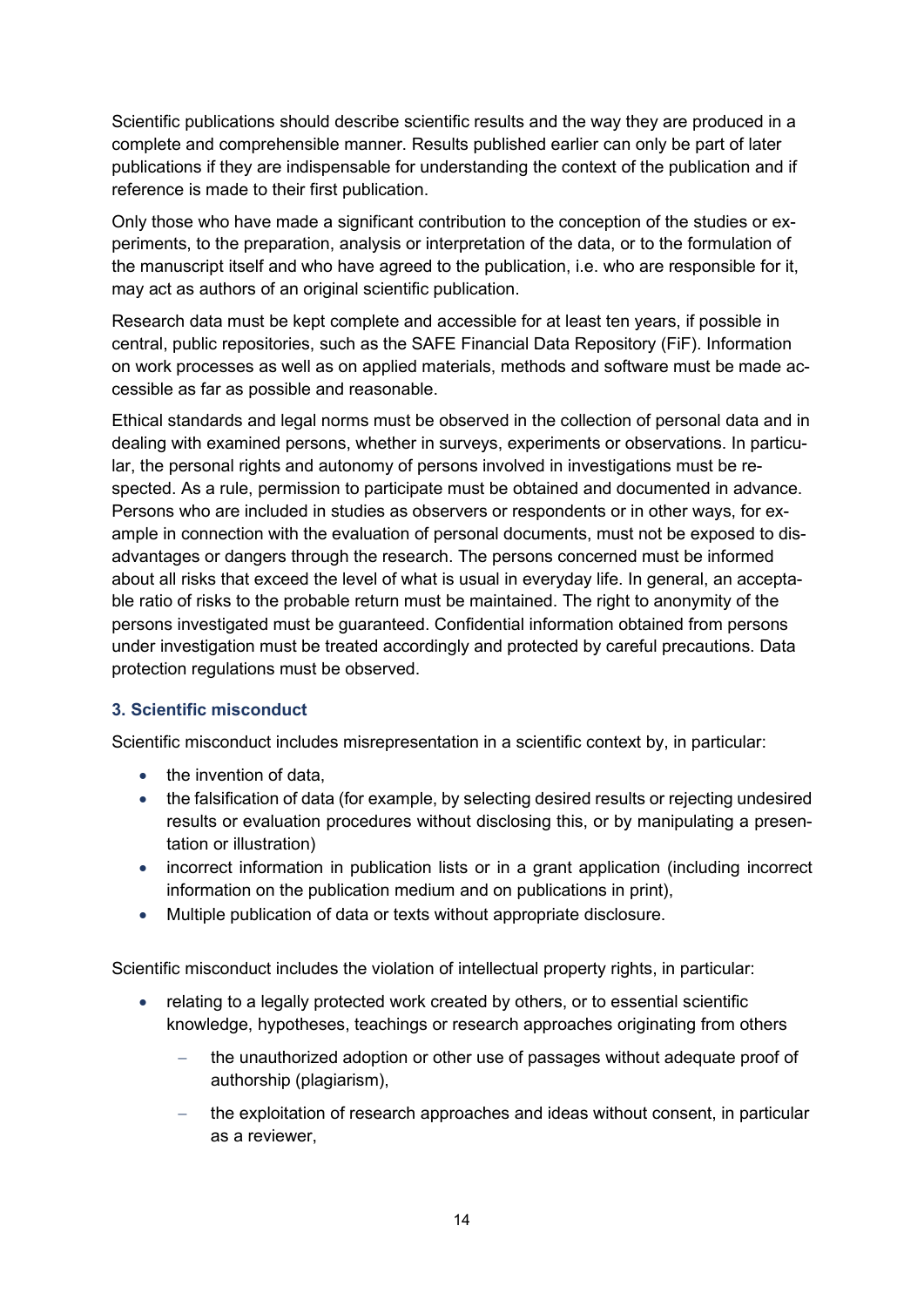- − the presumption or unfounded assumption of scientific authorship or co-authorship as well as the refusal of such,
- the falsification of the content or
- the unauthorized publication and unauthorized sharing to third parties as long as the work, knowledge, hypothesis, teaching or research approach has not yet been legally made public;
- Claiming authorship or co-authorship from another person without their consent.

Scientific misconduct includes unfair obstruction of the research activities of others, including damaging, destroying or manipulating experimental set-ups, equipment, documents, hardware, software or other items needed by others to conduct an experiment.

The removal of research data if this violates legal provisions or recognized principles of scientific work, as well as the unlawful failure to remove (in particular personal) data, is considered scientific misconduct.

The neglect of scientific leadership responsibility and the duty of supervision by the heads of working groups or institutes in a way conducive to violations of good scientific practice is scientific misconduct.

Co-authoring with deliberate acceptance of participating in a publication that is subject to falsification is scientific misconduct.

Deliberately pretending to implement or use quality assurance measures and procedures (such as peer review) is scientific misconduct.

## <span id="page-14-0"></span>**4. SAFE Ombudspersons**

For the mediation or clarification of discrepancies, suspicious facts or disputes in connection with good scientific practice, the SAFE researchers elect two ombudspersons from their midst by a simple majority of the votes cast. All researchers and academics who carry out research tasks at SAFE against payment or within the framework of a cooperation agreement are entitled to propose and vote. The institute management ensures that a secret ballot is conducted properly and that the ombudspersons' work is sufficiently visible, independent and supported.

The ombudspersons should have the personal integrity and objective judgement necessary for the performance of their duties and have leadership experience. They may not be members of the executive bodies (Management Board and Scientific Board) of SAFE. They mutually represent each other. The term of office is three years. Re-election is possible.

The ombudspersons exercise their function on a voluntary basis, independent and free from instructions. In the performance of their role, they are to be supported by all researchers involved in a procedure. They report annually in writing to the SAFE Management Board and the Board of Trustees.

An ombudsperson can be removed from their function by two-thirds of the votes of the researchers entitled to vote, if a permanently reliable fulfilment of tasks no longer appears possible or if confidence in the proper fulfilment of the tasks no longer exists. The ombudsperson concerned must be given the opportunity to be heard before such a decision is taken.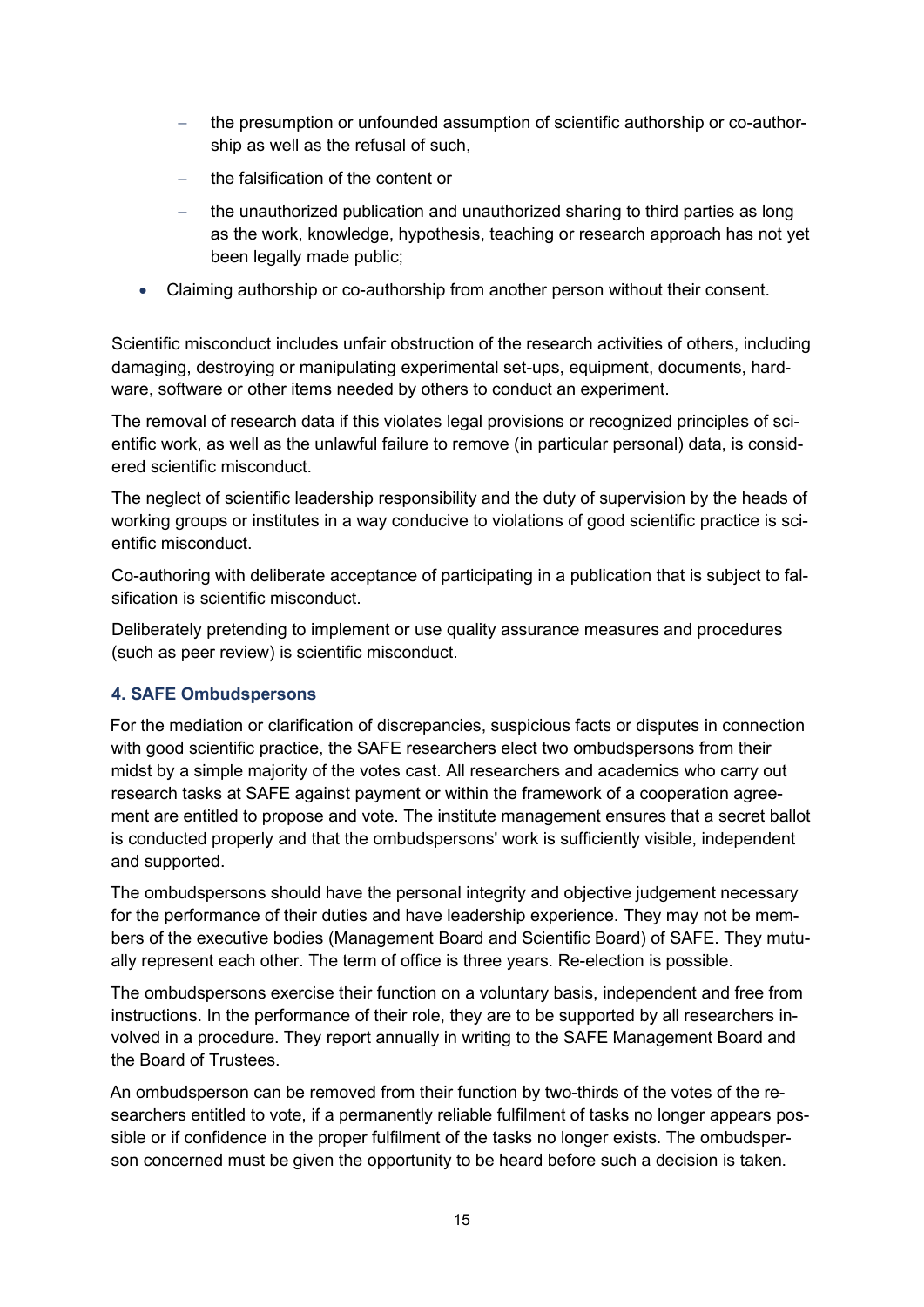The SAFE ombudspersons advise the researchers and mediate in conflicts related to good scientific practice. They can make statements to the management of SAFE and contribute to the establishment of a culture of good scientific practice and scientific integrity at the Institute. They also examine allegations of scientific misconduct in a formal procedure (see next section). If, in the course of such an investigation procedure, it emerges that it is not possible to conclusively clarify the allegations within SAFE or that extraordinary circumstances prevent the procedure from being carried out, the ombudspersons submit the case to the central ombudspersons body of the Leibniz Association. This does not affect the possibility of turning at any time to the central ombudspersons body of the Leibniz Association or to the "Research Ombudsman" committee set up by the DFG.

## <span id="page-15-0"></span>**5. Investigating allegations of scientific misconduct and proceeding with the investigatio[n6](#page-15-1)**

The SAFE ombudspersons can and should be contacted by anyone who suspects or is suspected of scientific misconduct within the Institute.

## **Preliminary examination**

If an allegation of scientific misconduct is brought to the ombudspersons, they will conduct a preliminary examination independently and immediately. Usually, they first hear the complainant in oral or written form and comprehensively examine all evidence submitted. They then request the person suspected of misconduct to submit an oral or written statement within two weeks, commenting on the incriminating facts and evidence. The deadline must be extended in a reasonable manner upon request. In order to clarify the facts, the ombudspersons may question further persons and obtain expert opinions.

A conflict of interest of an investigating ombudsperson can be asserted both by him or her or by one of the persons concerned. If there is disagreement about the allegation of bias, the Chairman of the Research Advisory Council will decide.

After receipt of the statement of the person concerned or after expiry of the deadline, the ombudspersons will make a decision within one week as to whether the previous findings invalidate or confirm the suspicion of misconduct.

If the ombudspersons consider the allegation to be unjustified, the procedure will be closed without further steps or reporting. The complainant and the person affected by the suspicion will be informed. In the event of a continuing suspicion, the ombudspersons shall prepare a written report. The report concludes with the recommendation to set up an investigation committee or to forward the proceedings to the ombudspersons body of the Leibniz Association. If the accused person is a cooperating professor, it may alternatively be recommended to forward the case to the corresponding body of the cooperating university.

The report shall be submitted to the person(s) involved and to the Chair of the Board of Trustees. The latter, if so recommended, shall appoint an investigation committee to review the allegation of academic misconduct. The Board of Trustees shall be informed of the matter.

## **Investigation Committee to Review Allegations of Scientific Misconduct**

<span id="page-15-1"></span><sup>6</sup> See also SAFE Ethics Code, section 3.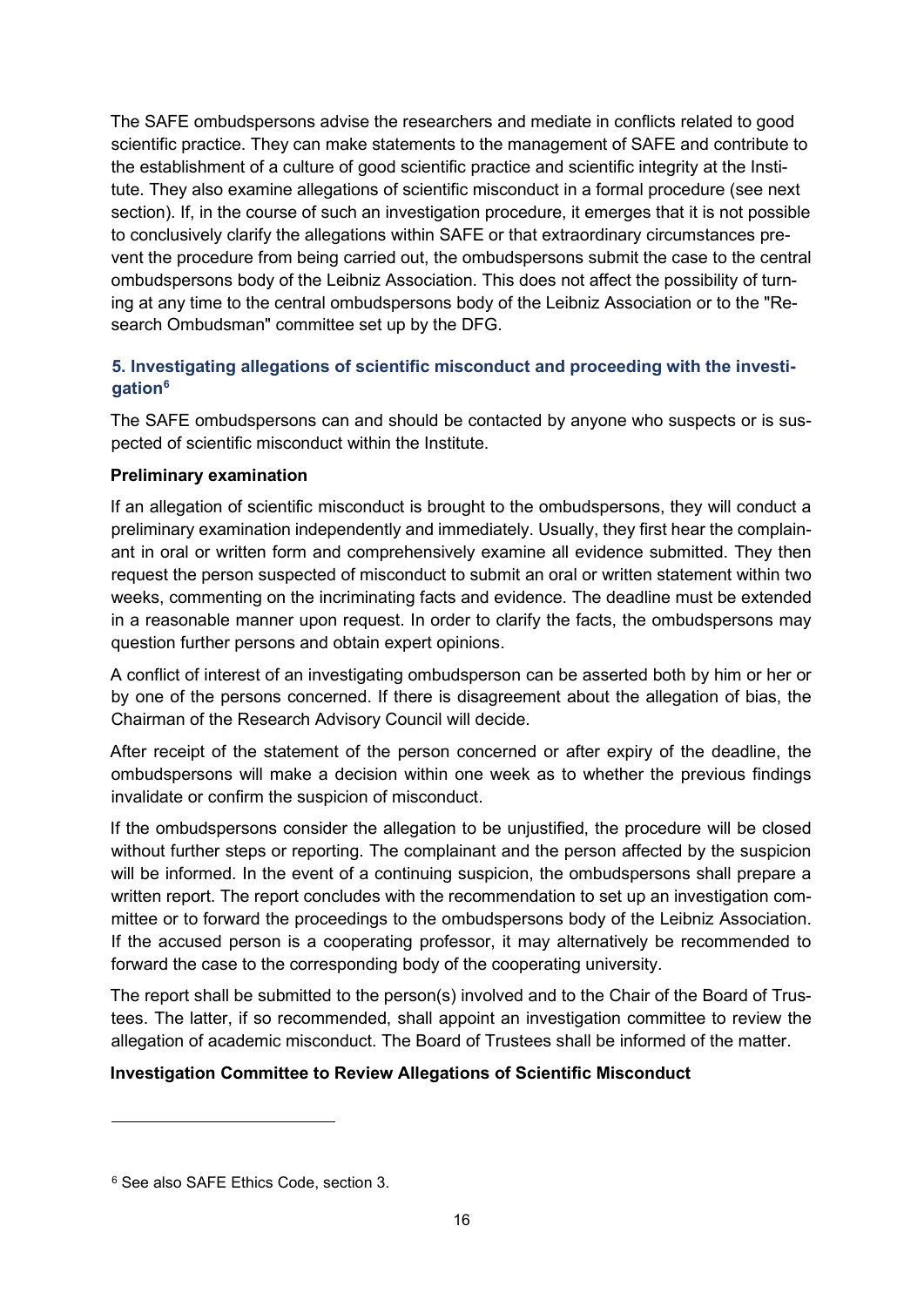The Investigation Committee to review allegations of scientific misconduct is bound by the guidelines and standards of good scientific practice issued for the Institute and the definitions of scientific misconduct. It shall also take into account accepted professional standards and align its work with the usual principles of truth-finding.

The Chair of the Board of Trustees, in consultation with the ombudspersons, shall select the members of the Investigation Committee. The Committee shall include at least three voting members, who may not be employees of the Institute, among them

- a. The Chairperson of the Scientific Advisory Board or a member of the Advisory Board appointed by him/her,
- b. one additional member who is qualified to comprehensively understand the scientific facts of the case,
- c. a lawyer.

At least one of the two ombudspersons shall be a member of the Investigation Committee without voting rights.

The bias of a nominated member may be asserted either by the member himself or by the persons concerned. If there is disagreement about the allegation of bias, the Chairperson of the Board of Trustees shall decide. Should one of the three above-mentioned members be permanently prevented from participating in the Investigation Committee during the course of the proceedings, the Chairperson of the Board of Trustees shall immediately elect a successor in consultation with the ombudspersons.

The Investigation Committee shall deliberate in a non-public manner. It shall agree on rules of procedure at its first meeting. It shall appoint a chairperson from among its members who shall be responsible for chairing the meetings. It shall also commission one of its professionally qualified members to search for exculpatory arguments in the sense of an advocate for the accused and to introduce these into the Committee's discussion.

The Investigation Committee shall hear the accused and the complainant and determine the context of the conduct complained of. It may question further persons and obtain expert opinions or consult experts in an advisory capacity.

The review by the Investigation Committee shall be completed within a period of no more than six months from its constituent meeting.

The Investigation Committee shall prepare a report to the Chairperson of the Board of Trustees in which it shall assess the existence of scientific misconduct. If the investigating committee comes to the conclusion that scientific misconduct has occurred, i.e. if the majority of the investigating committee considers scientific misconduct to be sufficiently proven, the report shall in particular describe the extent of such scientific misconduct as well as evaluate, determine and substantiate whether such conduct was negligent, grossly negligent or intentional, and make recommendations on further action or measures.

All investigations – both in the context of the preliminary examination and in the context of the Investigation Committee – are carried out in strict compliance with the confidentiality and protection of all parties concerned. Personal information is anonymized as far as possible. As a rule, disclosure of the name of the complainant to the accused person is only necessary if no other appropriate defense against the accusations is possible. The